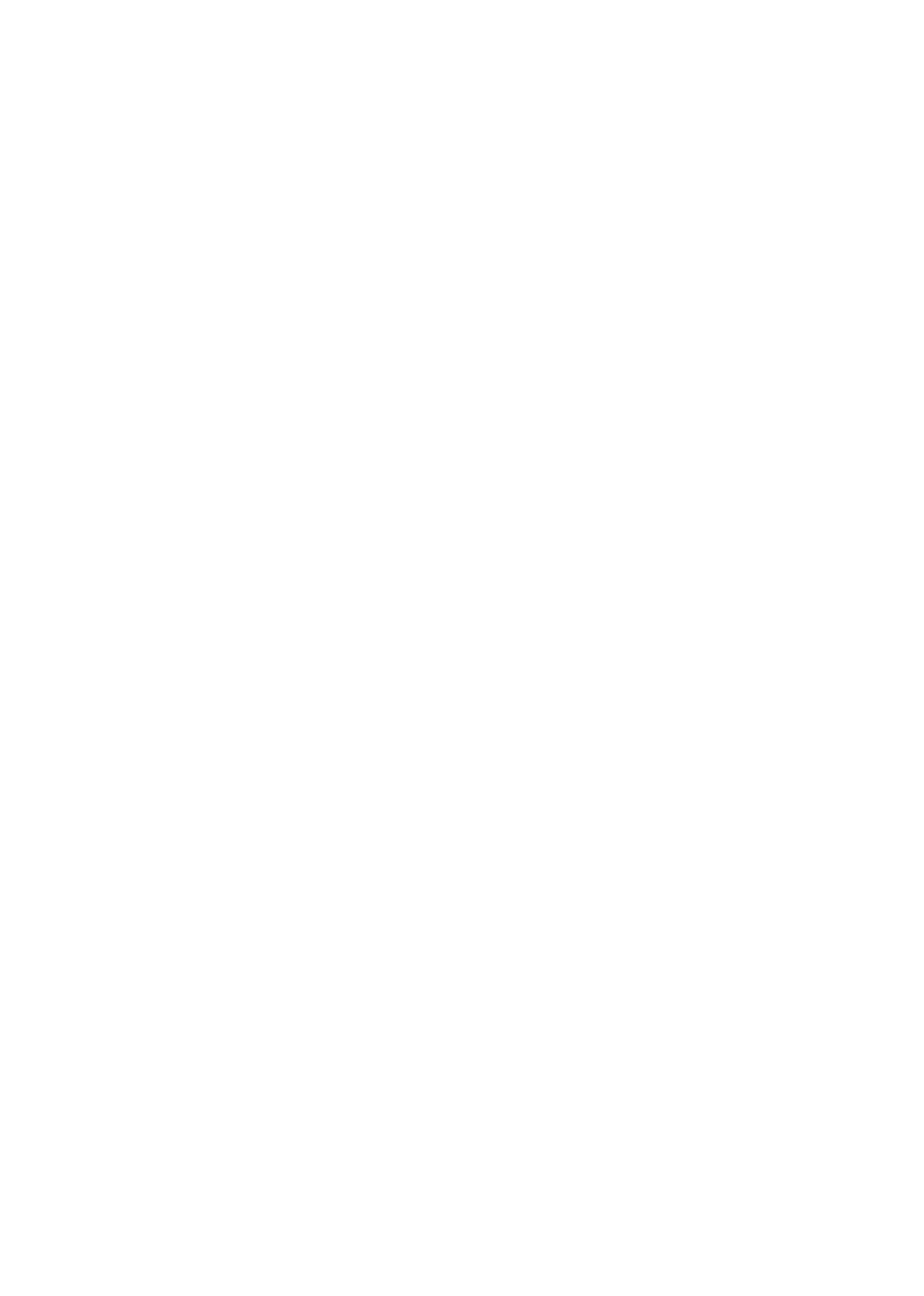# **THE HISTORICAL PATTERN OF POLITICAL DEVELOPMENT IN EAST ASIA**

# *Francis Fukuyama*

This paper begins with a simple premise. In order to understand the nature of democracy in East Asia, you need to understand the nature of authoritarian government there. The contemporary problems of democracy in the region, and its ability to deal with future challenges, cannot be understood except in the context of a region whose largest player is a rapidly-growing and relatively successful authoritarian regime--that is, China. For the purposes of this paper I am not considering this challenge as a matter of foreign policy--though I expect that accommodating a rising China will be an extremely large problem for the international system. Rather it is a question of development models. East Asian democracy will be evaluated not by comparison to authoritarian regimes in Africa or the Middle East, but in comparison to China; we therefore need to understand the China model, its strengths and weakness, as a prelude to discussing the future of democracy in Japan, Korea, Taiwan, and other countries.

As I will shortly argue, the field of comparative politics has not developed an adequate conceptual framework for categorizing and understanding different forms of authoritarian government, in comparison to the very rich vocabulary we have for classifying democratic regimes. Put differently, we don't have a language for describing the state, shorn of the institutions of law and accountability. We need to fill in this gap, and understand how the specific characteristics of East Asian government arise out of the historically-determined development path that East Asia followed. In many respects, there are as many similarities between democracies and non-democracies in East Asia, as there are between democracies in this region when compared to others. This constitutes both an advantage and a challenge for the future of democratic development there.

# **THE EAST ASIAN HISTORICAL SEQUENCE**

In a nutshell, the core states of East Asia--China (both the PRC and Taiwan), Japan, and Korea- developed relatively high-quality, centralized, bureaucratic states early in their histories, and consolidated relatively uniform national identities over ethnically homogeneous populations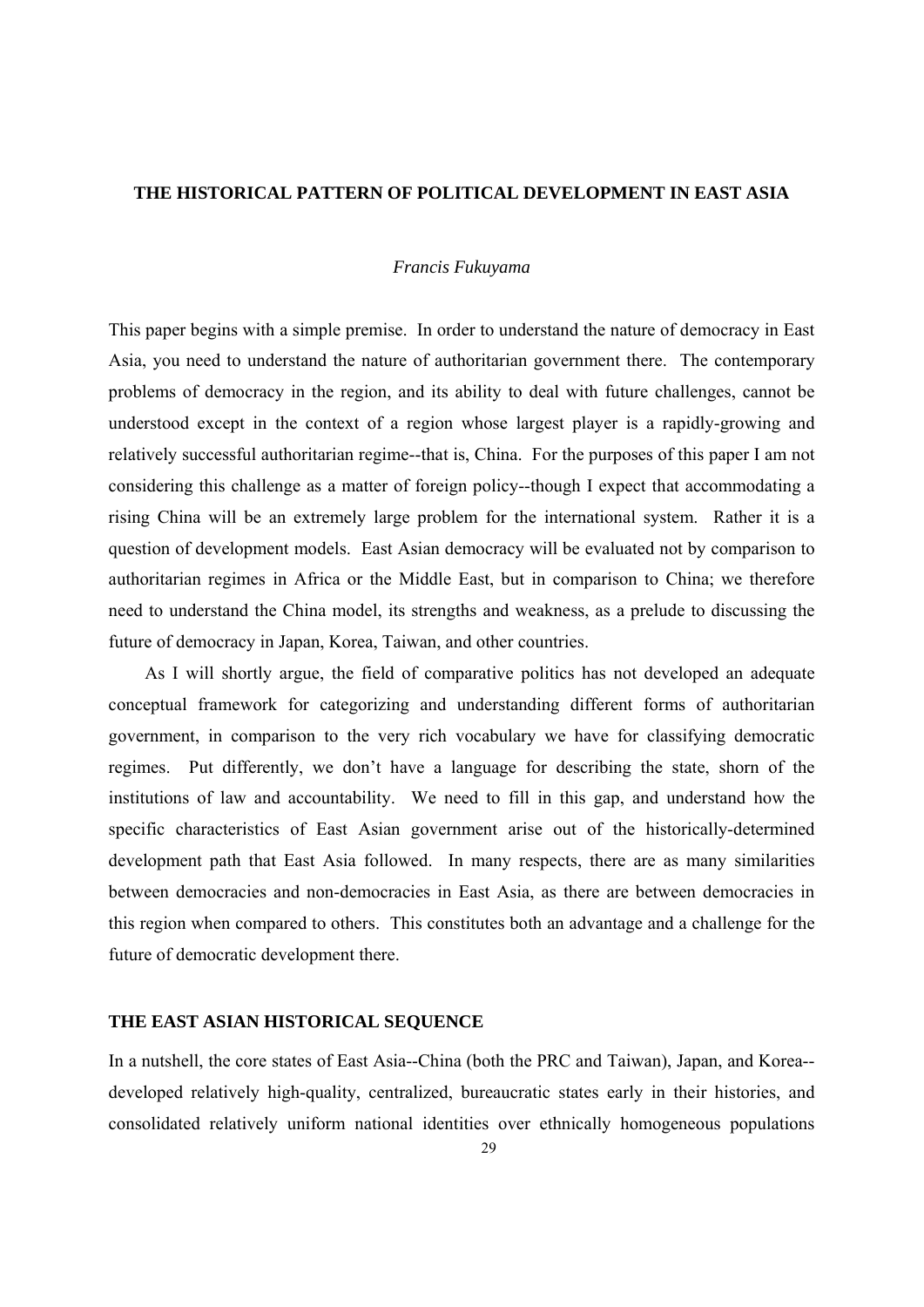centuries before any of them developed countervailing institutions of law and accountability that would check and balance state power. As I argued in my book *The Origins of Political Order*, the first society to develop a modern state in the Weberian sense of the term--one based on impersonal recruitment, meritocratic bureaucracy, uniform administration, and the like--was China, which accomplished this already at the time of the foundation of the Qin dynasty in 221  $BC.$ <sup>1</sup>

Modern liberal democracy is a combination of three sets of institutions: the state itself; the rule of law, which is a system of social rules regarded as binding on the actions of the de facto ruler; and mechanisms of accountability, which in the modern world are periodic multiparty elections. The state concentrates and uses power to enforce its will; the rule of law and accountability mechanisms by contrast serve to constrain state power. The success of a liberal democracy depends on achieving a balance between strong state power and the checks and balances constituted by the legal and electoral systems. Unchecked state power is dangerous from any number of perspectives; on the other hand, liberal democracies that are weak or paralyzed also do not produce good outcomes for their citizens.

In contrast to other world civilizations, China never developed a rule of law. The law codes of the Qin, Han, Sui, Tang, and Ming dynasties were all species of positive law, administrative enactments of the Emperor. Needless to say, dynastic China also failed to create formal institutions of accountability. In Europe, state power was limited initially by the early emergence of law, and then by the ability of certain well-organized social actors outside the state to resist state power and force states into a constitutional compromise. The precocious consolidation of a modern state allowed Chinese governments over the centuries to prevent the spontaneous emergence of new social actors that would challenge its power, such as a blood aristocracy, a commercial bourgeoisie, independent cities, religious institutions, or an organized peasantry.

This Chinese pattern of governance then set the pattern for the rest of East Asia. Japan and Korea, and later the polities in Southeast Asia under Chinese cultural influence, inherited Confucian traditions of coherent centralized states and meritocratic bureaucracy. All of East Asia's traditional states were undermined, altered, and replaced in the process of confrontation with the West; but in the second half of the 20th century a powerful and highly institutionalized executive branch re-emerged in nearly all of them.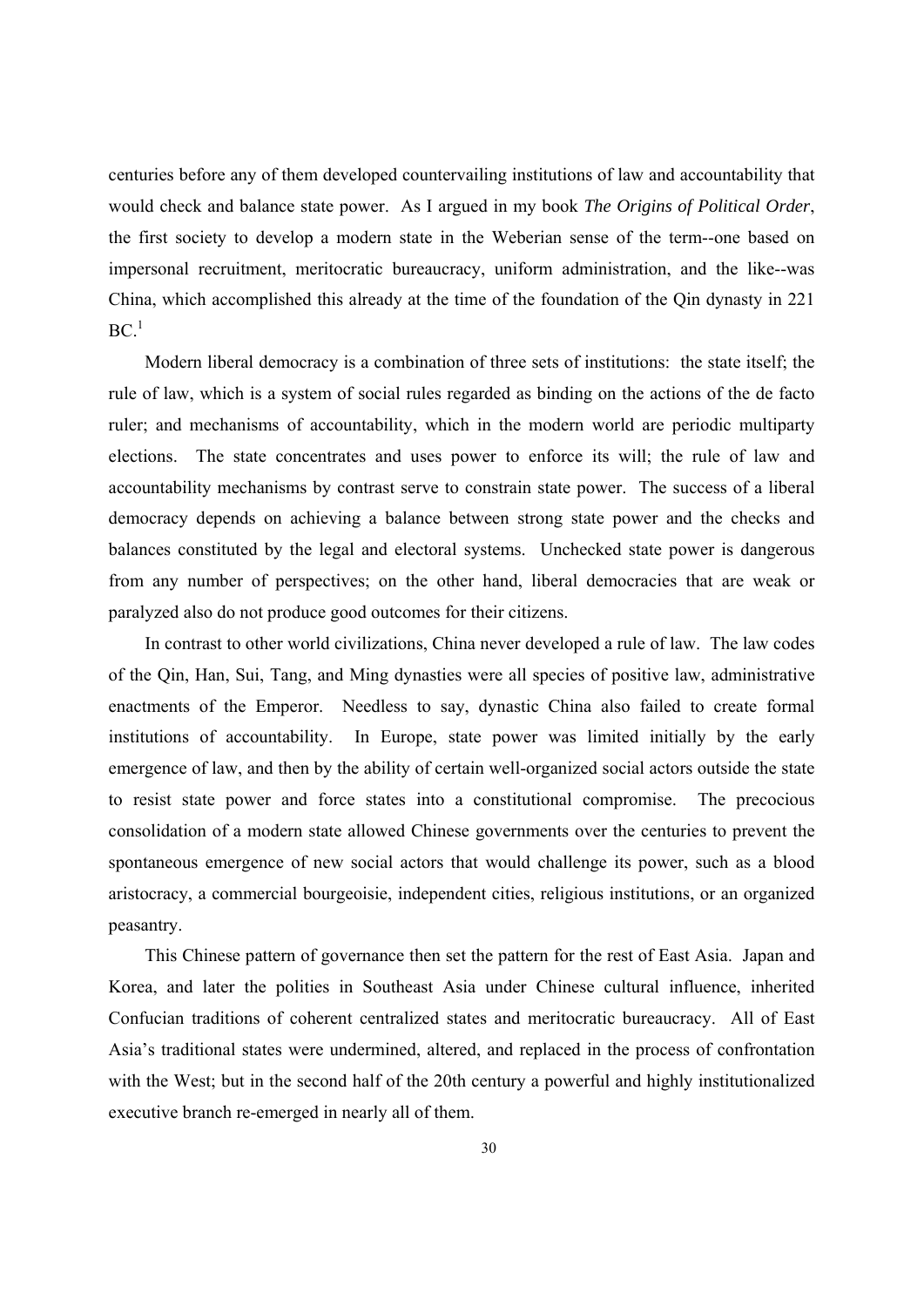Unlike many new democracies in other parts of the world, which had weak states and needed to build up state capacity at the same time that they established rule of law and accountability institutions, East Asian democracies could presuppose the existence of a strong and coherent state. The problem of democratic development lay more on the side of society: for the most part East Asian societies lacked strong and well-institutionalized social groups that could effectively resist state power, as well as a political culture that legitimated social protest and adversarial politics. With the onset of industrialization, new social actors like a bourgeois class, trade unions, and students began to emerge, and in Japan, South Korea, and Taiwan, the state was further checked by the international system (in the guise of the American military). This permitted the development over time of democratic regimes in which indigenous social actors further evolved that were able to balance the state on their own.

There are a number of important consequences for contemporary development that flowed from this particular institutional sequence. First and most importantly, almost all of the recent examples of successful authoritarian modernization cluster in East Asia rather than other parts of the world. Japan, South Korea, Taiwan, Singapore, Hong Kong under British rule, Thailand, and of course China itself all developed rapidly in the second half of the  $20<sup>th</sup>$  century (in Japan's case, the process started a century earlier) under the stewardship of authoritarian governments that were only weakly constrained by democratic accountability. In contrast to the highly predatory states that emerged in the Middle East, South Asia, Latin America, and particularly sub-Saharan Africa, many of East Asia's authoritarian rulers preserved a developmental focus that created a stable platform for later democratization. Most of the arguments in favor of sequencing growth and law prior to a democratic opening are based on East Asian models.

A second consequence of this development pattern is that many East Asian states have been able to engage in industrial policies to promote economic growth which, in the hands of a less capable state, would result in a self-undermining morass of rent-seeking and state capture.

The final consequence is that the quality of liberal democracy is different in East Asia than in Europe, North America, or other parts of the West. Japan was the first Asian society to experiment with democracy, first in the Taisho period in the 1920s, and more successfully under American tutelage after 1951. Authors like Barrington Moore once suggested that Japan could successfully democratize because its social structure differed from that of China and other Asian agrarian societies; as in the West, power during the Tokugawa period was diffused across a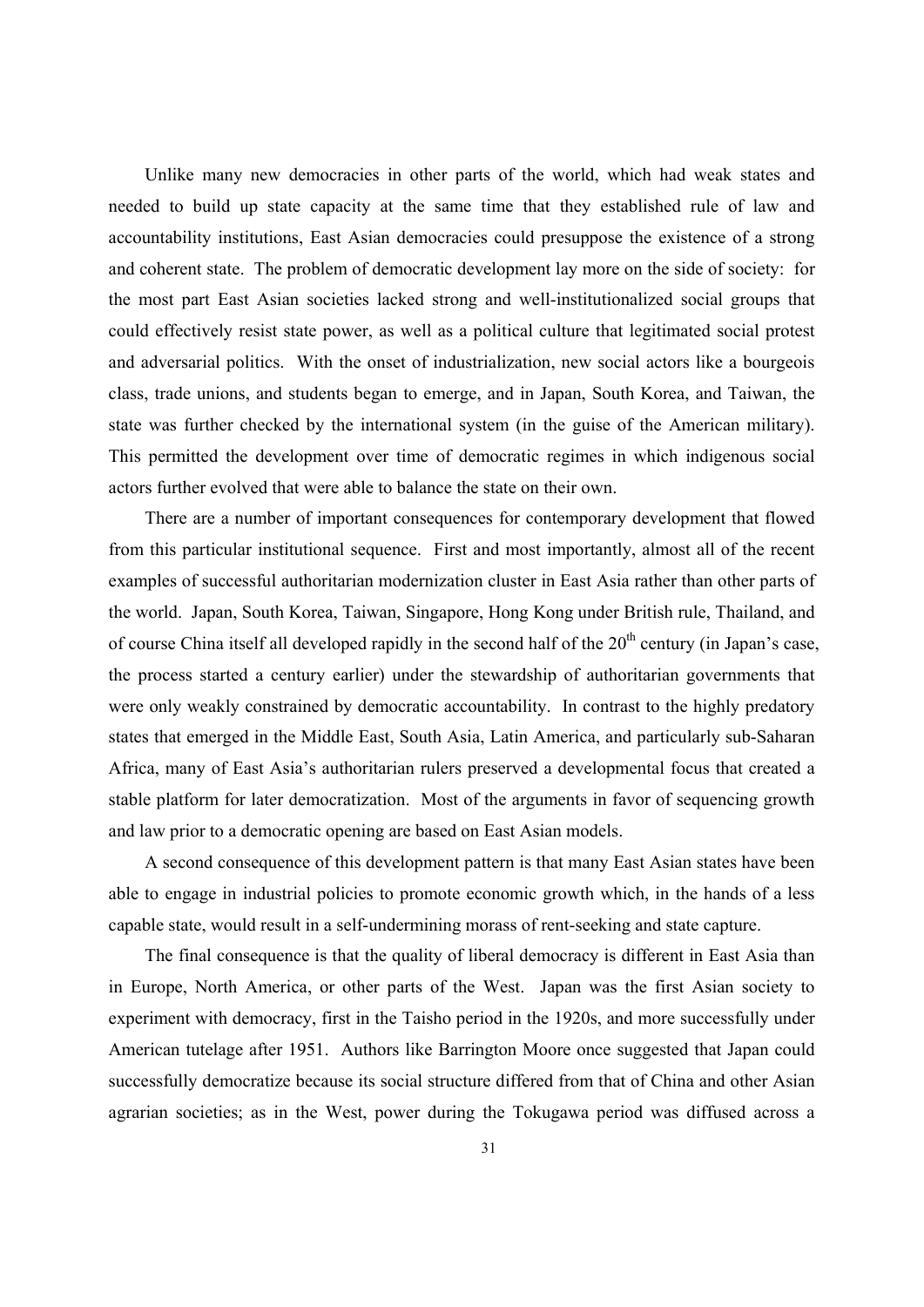feudal aristocracy, and village communities possessed a degree of community and selforganization not present in China.<sup>2</sup>

Nonetheless, Japanese democracy looks and feels different from democracy in Europe or particularly the United States, up to the present moment. First and most important is the domination of the political system by the Japanese state; a long tradition of analysis has pointed to the fact that it was bureaucrats, in alliance with the business community, who were the principal decision-makers who usurped the role normatively given to parliaments in determining policy.<sup>3</sup> (This dominance has faded since the end of Japan's high-growth period in the early 1990s, which partly reflects a decline in the bureaucracy's competence.) Second, Japan was ruled by a single hegemonic party virtually uninterruptedly from 1955 to 2010; even today, when the country is led by the DPJ, it is not possible to say that the country has made a transition to a stable two-party system that result in periodic alternations between government and opposition. And finally, Japan has simply never developed a Western-style adversarial political culture in which social discontents and demands for accountability are rapidly translated into political action. There is obviously a huge amount of unhappiness on the part of the Japanese public concerning the Tohoku earthquake/tsunami/nuclear disaster in 2011, but surprisingly little political mobilization as a result.

Other newer democracies in East Asia are actually more "Western" than Japan: Taiwan, Korea, and Thailand have all seen more decisive shifts in power from government to opposition, and a more adversarial political culture. Even so, there has been a strong undercurrent of support for a Japanese-style dominant party system in Taiwan and Korea, and in both of these countries the role of the central bureaucracy has been very strong.

# **AUTHORITARIAN GOVERNMENT IN EAST ASIA**

In many respects, the legitimacy and appeal of democracy in East Asia will depend not on how democratic countries in the region stack up on some global scale, but how they are seen in relation to the region's dominant authoritarian country, China. China, like Singapore before it, represents a huge challenge because it has been so economically successful; the temptation to copy parts of the China model are strong both in the region and beyond. But before we can critique the model, we need to understand it, and here we face a major conceptual gap.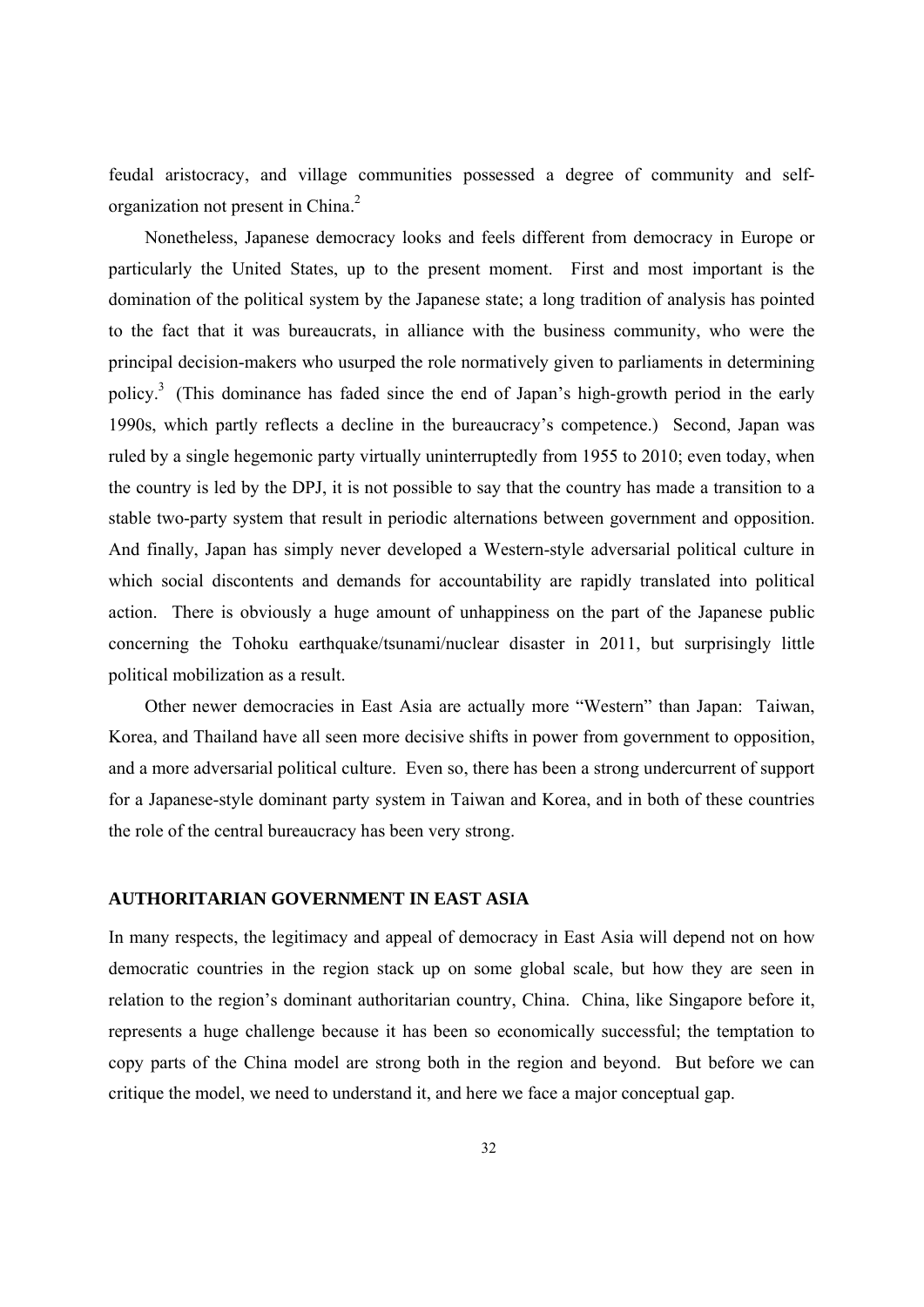The field of comparative politics has developed a very rich vocabulary for categorizing and analyzing liberal democratic regimes over the past generation, distinguishing their institutional features and relating the latter to both political and economic outcomes.4

The same cannot be said for the analysis of non-democratic systems. Some recent attempts to establish taxonomies of regime types that extends from fully democratic to fully authoritarian are those of Levitsky and Way, or alternatively in the work of Andreas Schedler.<sup>5</sup> The primary contribution of this literature is to establish categories like "electoral authoritarian" or "competitive authoritarian" to describe regimes like Putin's Russia or Chavez' Venezuela that hold elections but are fundamental under the grip of an authoritarian leader. The criteria used in establishing these taxonomic hierarchies are based on democratic best practice, with different degrees of authoritarian deviation from this norm. And indeed, one of conclusions of Levitsky and Way is that organizations like Freedom House are too generous in which countries are included in their democratic category.

However, these criteria seek to measure only the quality of institutions related to rule of law and accountability. They do not contain independent measures of the quality of the state. In this realm there is a large deficiency in analytic categories: to the extent that we have a shared vocabulary, we revert to terms coined by Max Weber like patrimonial, prebendal, sultanistic, and the like; alternatively, there is a literature expanding on the authoritarian/totalitarian distinction.<sup>6</sup> Indices like the Worldwide Governance Indicators developed by the World Bank Institute try to capture some of the qualities of states in their measures of "government effectiveness," "regulatory quality," and "control of corruption." However, these are not well thought-out concepts based on a theory of how a state should work; they are rather convenient baskets in which the WBI researchers aggregated existing quantitative governance measures. (It is not clear, for example, why "regulatory quality" should not be a subcategory of "government effectiveness" rather than a standalone measure.)<sup>7</sup> There is no clear mapping between the WBI indicators and the older Weberian vocabulary. Contemporary measures of corruption do not for example distinguish between patron-client relationships within a bureaucracy, and prebendalism, in which officials simply appropriate public resources for private use without an obligation to take care of clients. Nor do we have measures of the degree to which bureaucratic recruitment is merit-based or patrimonial.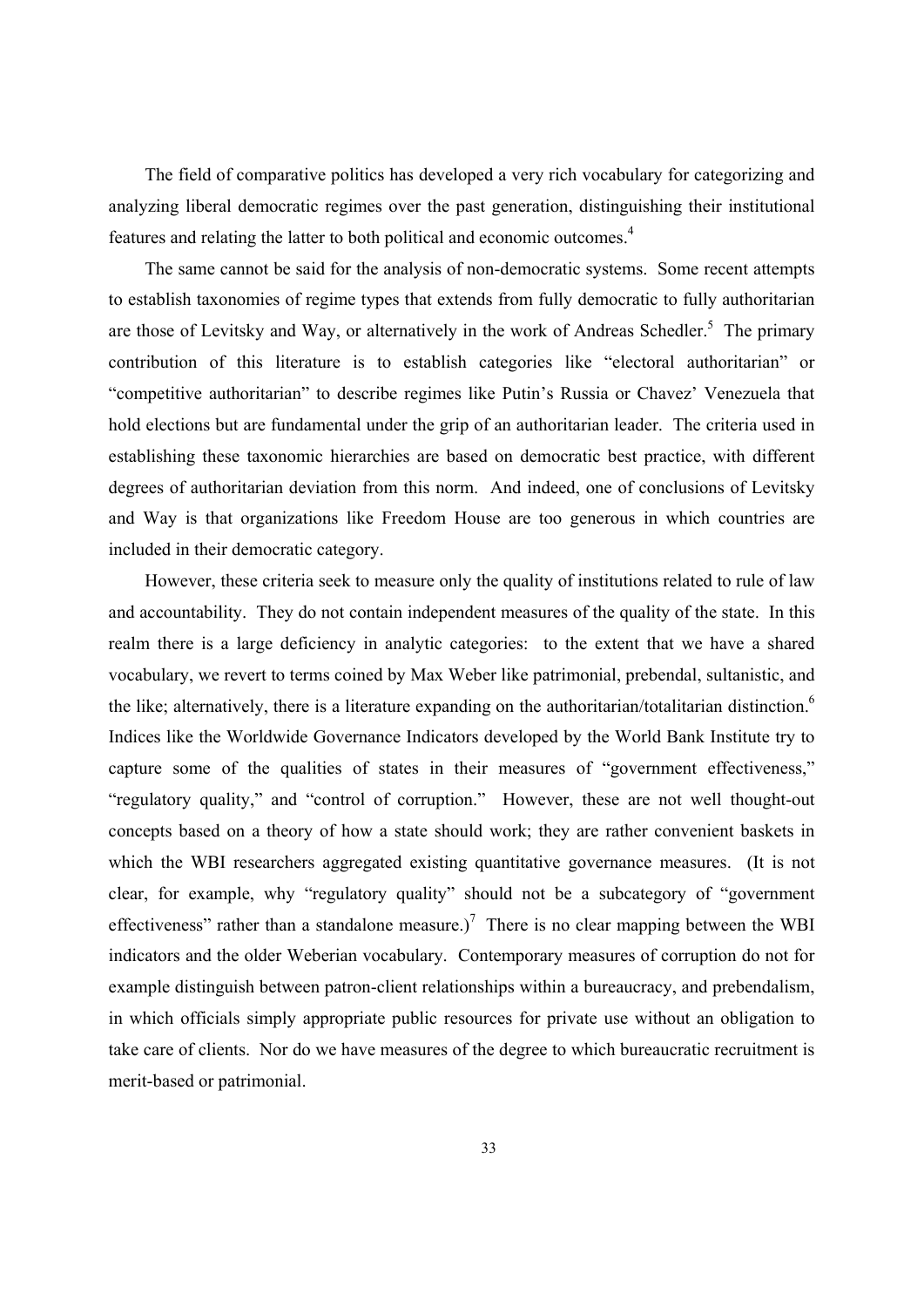#### **MORAL ACCOUNTABILITY**

There is a further respect in which our conceptual categories fail to take account of important distinctions between types of non-democratic regimes. Aristotle in the *Politics* makes a taxonomy of regimes based on two criteria, first, whether they are based on rule by the one, the few, or the many, and second, whether rule is based on the interest of the ruling group alone, or based on the common interest (τό κοινόν συμφέρον). Arraying these dimensions against one another leads to a six-fold categorization of regime types, and allows Aristotle to distinguish between kingship, in which rule of the one serves the common interest, and tyranny, in which it serves the tyrant's personal interest. $8$ 

Most people would as a matter of common sense would allow for the possibility of benevolent dictatorship; there is a clear moral distinction between Singapore under Lee Kwan Yew, for example, and the predatory rule of a Mobutu in Zaire or of Kim Jong-Il in North Korea. However, contemporary comparative politics has largely lost sight of the Aristotelian distinction between kingship and tyranny, and has no good way of categorizing non-democratic regimes that nonetheless can be said to serve a broader public interest. The closest we come to such a term is the admission that some authoritarian states are "developmentally"-minded, that is, seek to promote economic growth. And yet, the view that a non-democratic regime could promote common interests surely extends beyond questions of economics.

The term "accountability" has come to be almost exclusively associated with procedural accountability, that is, the presence or absence of free and fair multiparty elections. The idea that a regime can be procedurally unaccountable and yet morally constrained to act in response to perceived public interest is not one that receives much traction today. The failure to define accountability in terms of substantive outcome rather than procedure is problematic, however, on two grounds.

In the first place, it is clear that many procedurally accountable democratic regimes are in effect unaccountable in terms of actual governance. Voters often fail to hold leaders accountable due to poor information, indifference, ethnic voting, patronage, or manipulation. The mere fact that the regime has put formal democratic procedures in place is no guarantee that substantive accountability will result.

The second problem is one that applies particularly to East Asia. As noted above, dynastic China never developed either rule of law or formal accountability mechanisms to limit executive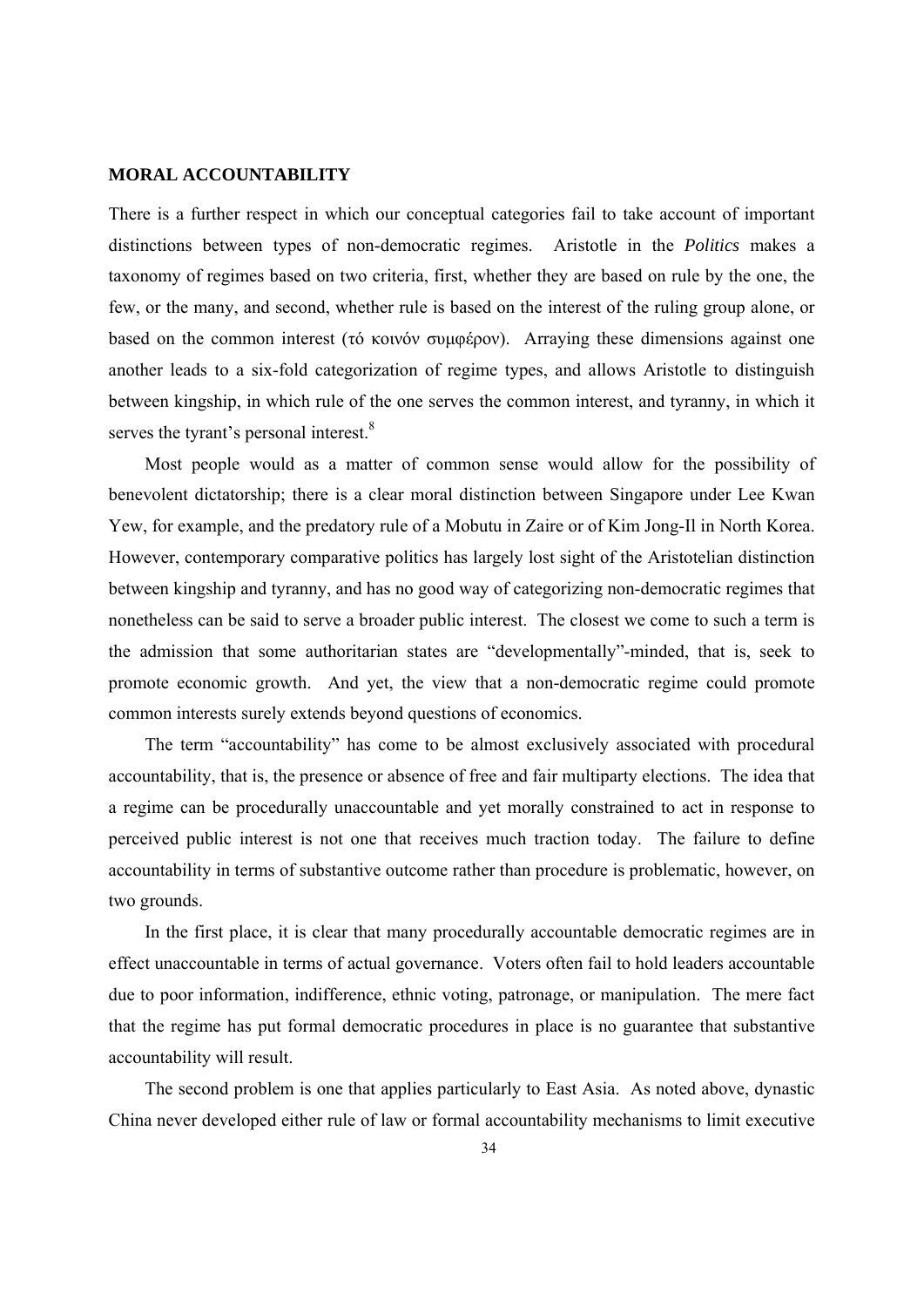discretion. However, moral accountability was central to the functioning of the system. This was, indeed, the essence of Confucianism: it was an ethical doctrine designed to moderate the behavior of rulers and orient them towards the interests of the ruled. This moral system was institutionalized in a complex bureaucracy whose internal rules strictly limited the degree to which emperors, whose authority was theoretically unlimited, could act.<sup>9</sup> One of the important functions of that bureaucracy was to provide princely education and ensure that anyone who rose to a position of power understood that rule was not simply personal but a matter of fulfilling traditional duties.

There are of course any number of strong reasons to prefer procedural accountability over moral accountability. One basic problem with the latter concerns information: even if a despot is benevolent, how does he or she know what the common interest is, in the absence of a free press and formal procedures like elections that reveal preferences? Moreover, in the absence of procedural accountability, how does one ensure a continuing supply of benevolent despots? In dynastic China, this was known as the "bad emperor" problem: every now and then a terrible tyrant would emerge and burst the boundaries of custom and accepted morality, doing enormous damage to the society.

#### **EVALUATING STATE PERFORMANCE**

It is not my intention to try to lay out a comprehensive framework for analyzing state effectiveness that would close the gaps in the existing measures. A full measure would be very complex and probably sector-specific as well, since in most states the performance of some ministries and agencies is superior to others. Let us begin however by using three categories of state modernity and use that as a starting point for analyzing Chinese authoritarian government. These categories are institutionalization, recruitment, and responsiveness.

### **Institutionalization**

By institutionalization, I mean here not institutions as rules in the extremely broad sense of Douglass North (a definition that encompasses both formal law and culture), but the thicker definition contained in Huntington's *Political Order in Changing Societies,* in which institutions are "stable, valued recurring patterns of behavior" that can be more or less complex, adaptable, autonomous, and coherent.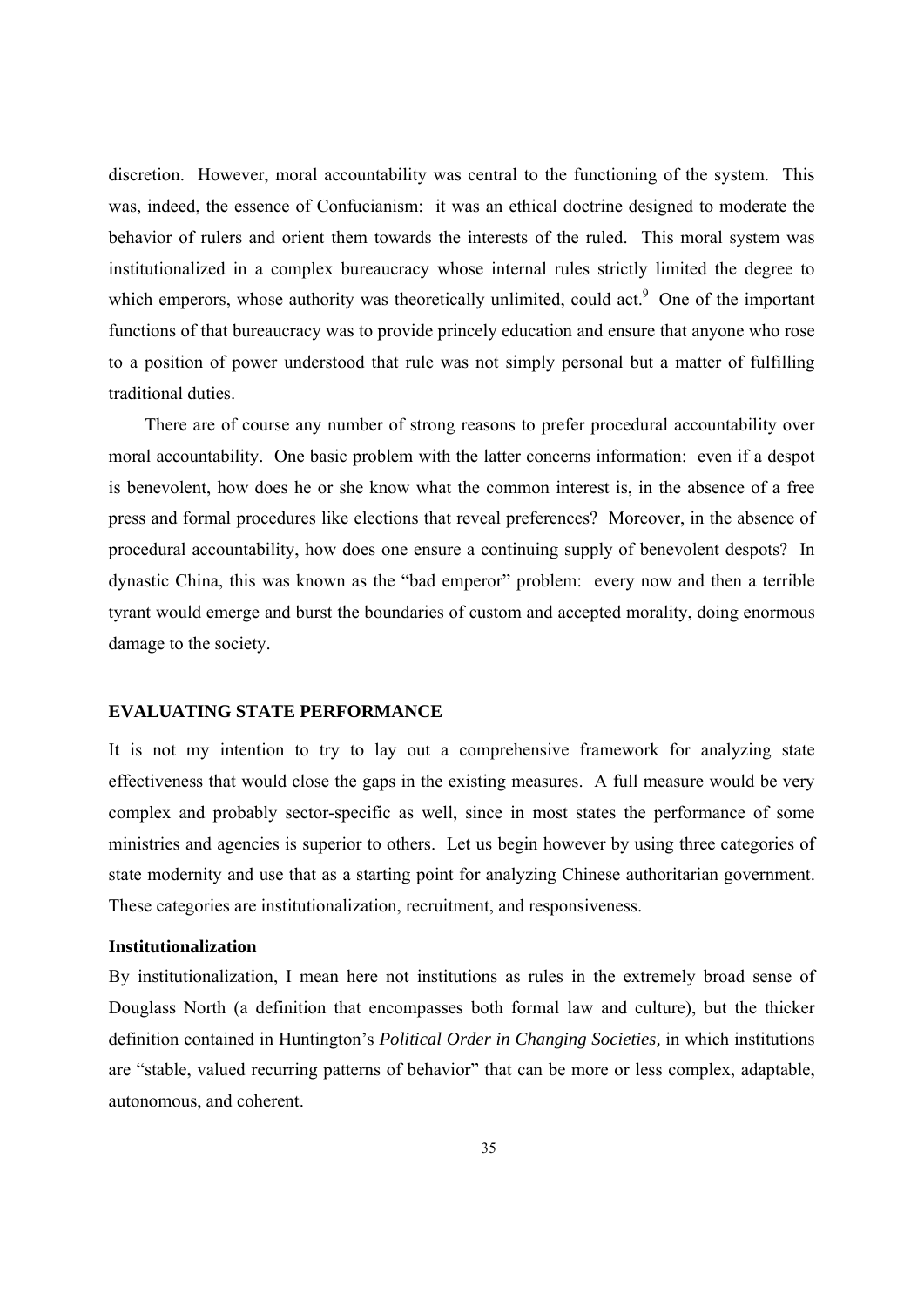If we ask how well institutionalized is China, the answer would in most respects be "highly" when compared to virtually all other authoritarian regimes. This is a result of the fact that it is ruled by a Communist Party that has evolved as a highly complex, adaptable, autonomous, and coherent organization, one that is run by an elite cadre system and is able to mobilize members across an extremely large society. Samuel Huntington was much criticized for arguing in *Political Order* that the former Soviet Union was highly developed politically, especially in light of communism's collapse in 1989. He was surely wrong in saying that the party was a mechanism for eliciting political participation. But surely his view that the party represented a highly institutionalized organization was true.

The same can be said about the Chinese Communist Party. When compared to, say, the Arab dictatorships of Mubarak, Ben Ali, or Qaddhafi, the Chinese regime is far more rule-bound. Leadership does not revolve around a single individual and his family; since 1978, the Party has developed a collective leadership system that observes term limits and vests power in the Standing Committee of the Politburo. Leadership succession, one of the great weaknesses of many authoritarian regimes, is thus much less of a problem in China, non-transparent though the process is. Like all classic Leninist parties, the CCP has an elite structure that can transmit instructions from the hierarchy down to the neighborhood level. Its ability to enforce rules, from economic directives to control of political opposition, is very high compared to other authoritarian regimes.

The most problematic area concerning the Party's institutionalization lies in its adaptability. Certainly an organization that shifts from being a doctrinaire Communist party to one that includes businessmen and professionals (as under Jiang Zemin's "Three Represents") and fosters a capitalist economy is a model of adaptability. But there are also clear limits in the party's ability to jettison ideological Marxist-Leninist baggage; its paranoid response to the Arab Spring suggests a failure to envision a more liberalized form of dictatorship.

# **Recruitment and Patrimonialism**

One of the hardest things to judge is the degree of patronage and corruption that exists within the Chinese political and administrative system. China has a poor reputation with regard to corruption; it ranks at number 78 on Transparency International's 2010 Corruption Perception Index, close to Greece, Vanuatu, and Colombia.<sup>10</sup> This index, however, is singularly unhelpful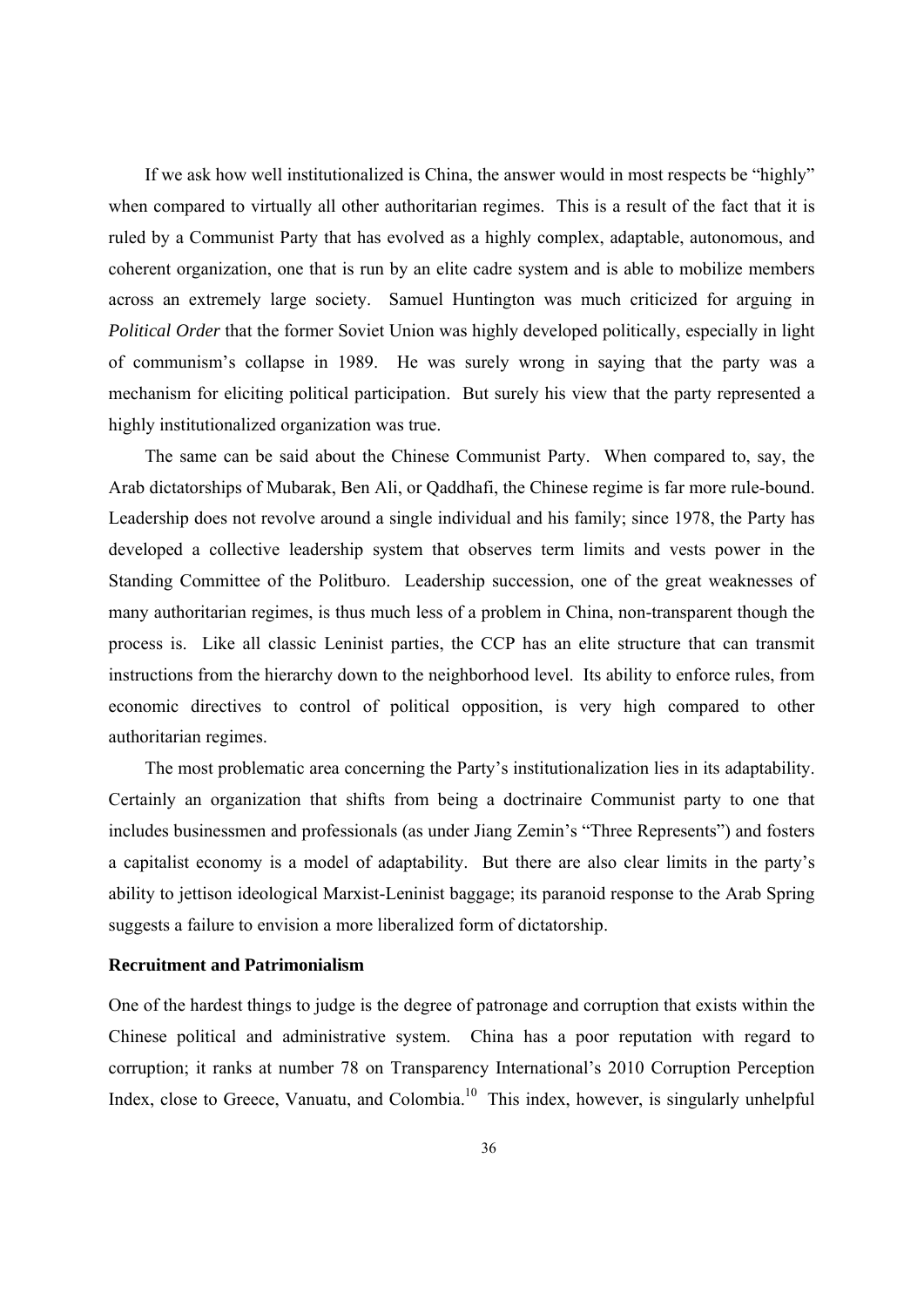in explaining the nature and extent of corruption in the Chinese system. The term *guanxi*, or informal influence, is familiar to many people, and there are clearly factions and patronage chains that operate throughout the CCP's structure. There are countless anecdotal stories appearing in the Chinese press or on microblogs of corrupt deals involving local officials, developers, and other elites, which periodically erupt into major scandals like the melamine tainted infant formula of 2008 or the shoddy construction revealed by the Sichuan earthquake that same year. Selection of political leaders, like the transition taking place in 2012, is a totally non-transparent process.

On the other hand, when compared to the neo-patrimonial politics of many other developing countries, China's system is far more impersonal and modern. Following a very ancient tradition, there are highly meritocratic features to the system, beginning with recruitment into the party and state bureaucracy, and promotion within these hierarchies. While *guanxi* may be necessary to open doors, one can stride through them only on the basis of a track record. Most of the stories of egregious corruption come from the lower levels of party and government; while high party cadres enjoy huge perks for themselves and their families, one does not get the sense that they are diverting huge sums of money to their own accounts on the scale of, say, senior Russian political figures. The informal vetting of new members of the Standing Committee of the Politburo is extensive; it is hard to be considered without having extensive administrative experience across a variety of provinces and economic sectors.

Again, one question for the future is whether, as Minxin Pei elsewhere suggests, this system is breaking down. The 2000s have seen the rise of a class of "princelings," whose family backgrounds and opportunities have propelled them into positions of power. As Martin Shefter suggested, Communist parties in their early days tend to exhibit relatively lower levels of corruption because they had to fight their way to power and had few resources to distribute; once securely in power, however, there is a tendency toward repatrimonialization and the selfperpetuation of elites. It is of course very difficult to measure the degree to which this has happened in contemporary China.

# **Upward Accountability and Democratic Mimicry**

There is virtually no formal downward political accountability in the Chinese political system. There are limited local elections, and Chinese citizens have the right to sue local government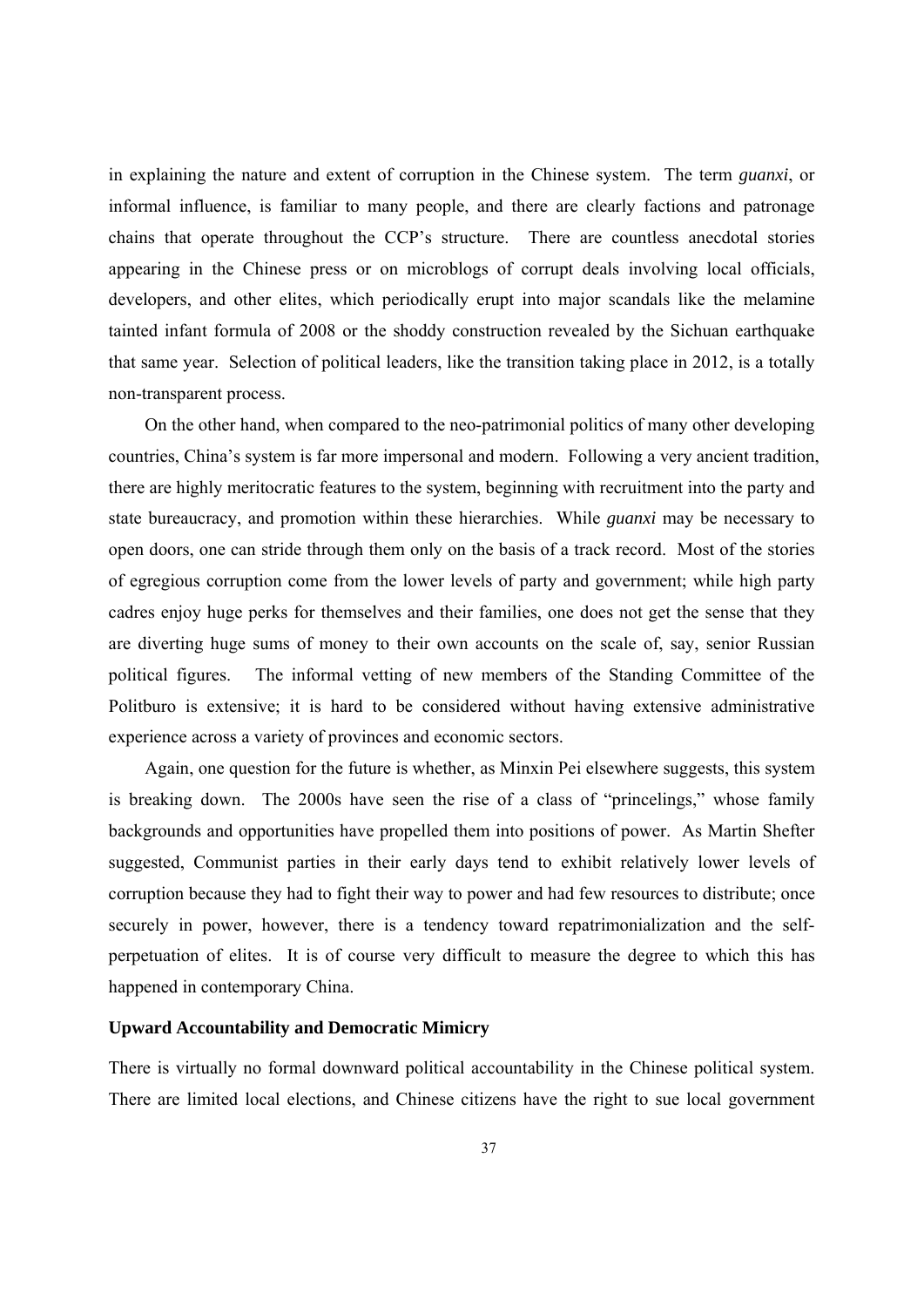agencies for performance failures as in other Asian countries. Most observers contend however that these institutions do not confer any significant power on citizens to change government behavior. An independent press, which in democratic countries constitutes a critical downward check on state power, is strictly controlled.

Formal accountability in the Chinese system is entirely upward, towards the Party and the Party's higher decision-making echelons. In this respect, the current Chinese government replicates the structure, and revives the problems, of centralized government in dynastic times. Because lines of accountability flow upwards through an enormous bureaucracy, the central problem for the senior levels of the government is how to monitor and control the behavior of the lower levels, a classic principal-agent problem. In dynastic China, there was a tendency to layer levels of hierarchical control on top of one another: the central bureaucrats in Luoyang or Chang'an or Beijing would monitor several layers of provincial bureaucrats; a corps of eunuchs would monitor the central bureaucrats; and a "eunuch rectification office" would monitor the eunuchs.<sup>11</sup> This is not terribly different from the current situation of a party sitting on top of and monitoring a formal government bureaucracy.

The Party uses a number of techniques, some classic and some novel, to enforce downward accountability. Local governments are rated on their economic performance, and local officials are made to compete against one another for resources and promotions. While corruption is, as noted, prevalent at lower administrative levels, there are informal red lines over which officials cannot tread; when they do, accountability can include a summary trial and execution.

The central problem of any centralized hierarchy is one of information. Even if one does not concede the principle of democratic accountability, authoritarian governments will operate more effectively with greater knowledge of what is happening at a grassroots level. In principalagent terms, there has to be some way of monitoring agent behavior that is not dependent on the agent's own reporting. This then explains a couple of phenomena about contemporary China, first, the much expanded use of polling in government administration, and a degree of tolerance of criticism of government performance over the internet.

The Chinese government's control and monitoring of the internet is legendary, and, with its reported 50,000 censors, much more extensive than in other authoritarian countries. As is wellknown, when the extensive microblogging and internet discussions move toward criticism of government performance, they are usually shut down. But that several-hour window in which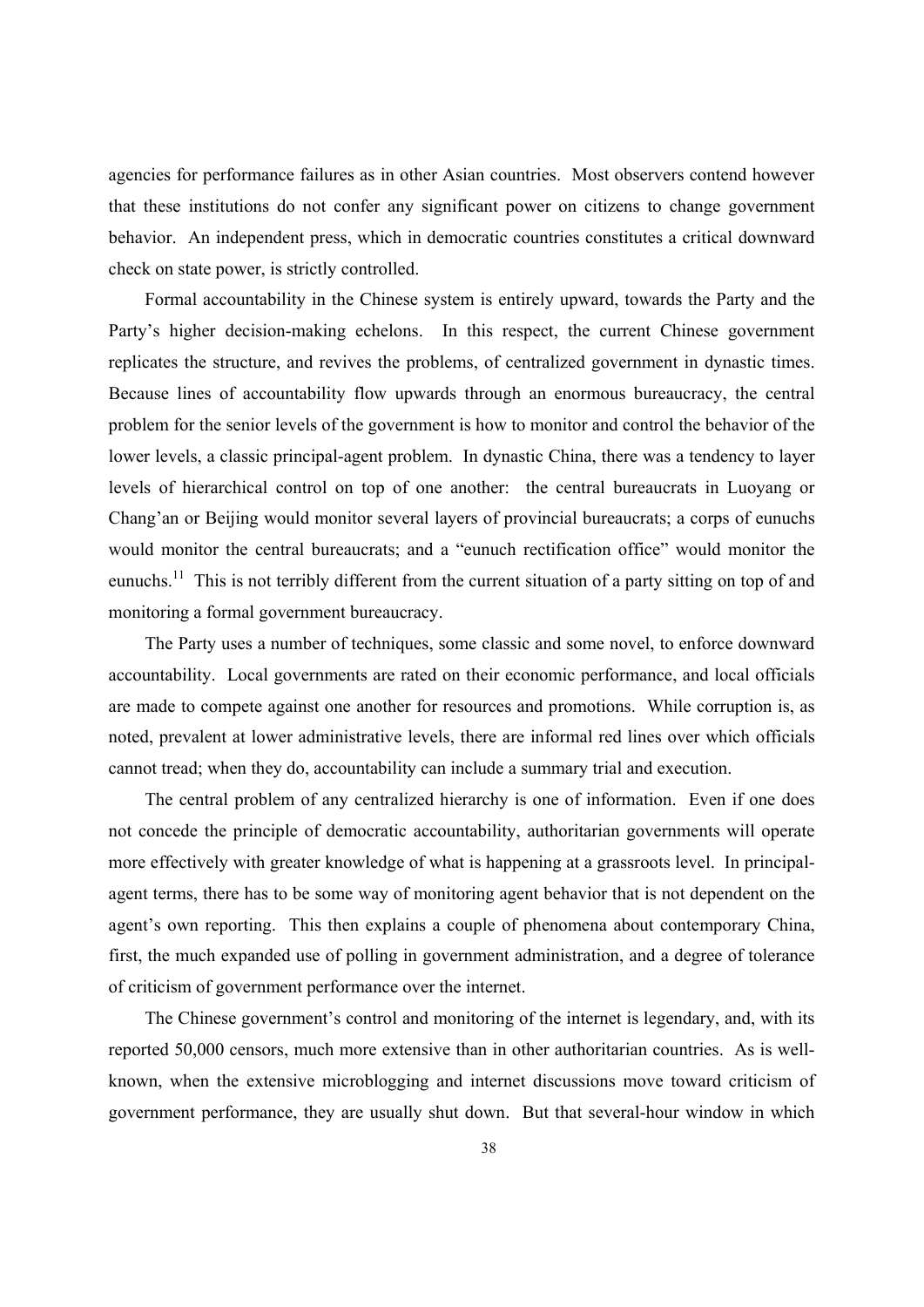comments circulate allows the government not just to identify its critics, but also to listen to what they say. It is reported that Hu Jintao receives regular reports of public opinion as expressed on internet forums and Sina.com's Weibo (Twitter-like) service.

Through this kind of mechanism, the Party does not just shape public opinion, but seeks to stay on top of it enough to be able to respond to popular pressures before they erupt into violent acts of social protest. One can look at this cynically and say that the government is letting people blow off steam just enough to protect its own power and privileges; or one can regard it as a form of democratic mimicry by which the rulers seek to be responsive to public opinion.

In a sense, Chinese authoritarian governance is structured like corporate governance in a modern Western firm. In both cases formal accountability runs only upward, to the senior levels of the Party in the Chinese case and to the shareholders/board in corporations. Neither is downwardly accountable in formal terms to either citizens on the one hand or workers/customers on the other; however, if the hierarchy behaves heedlessly of the wishes of these stakeholders, it will suffer.

In noting these features of the Chinese state, I am not trying to argue that the Chinese government is accountable in any sense comparable to democratic governments. The Party argues that it has a tacit authorization to rule China as it does, and there is some polling data that indicates that many Chinese believe the government is acting in their best interests.<sup>12</sup> But how will we ever know whether this is true in the absence of formal accountability mechanisms, and freedom of speech? Real democratic accountability is desirable not just as a means of achieving economic growth, but as an end in itself. Every day the rights and dignity of ordinary Chinese citizens are ignored or denied by the government, and the wellspring of anger that this creates underlies the huge numbers of violent social protests that break out each year.

Nonetheless, the ability of the Chinese government to give citizens things they want—in particular, security, jobs, and rising living standards—is clearly higher than for most authoritarian regimes. Unless we understand this, we will not understand the challenge that China poses to democratic practice in the region and further afield.

# **DEMOCRACY AND THE FUTURE OF THE STATE IN EAST ASIA**

Several countries in East Asia are heirs to a Chinese-style centralized state, which lies at the core of their economic success. Japan, South Korea, and Taiwan have all had highly competent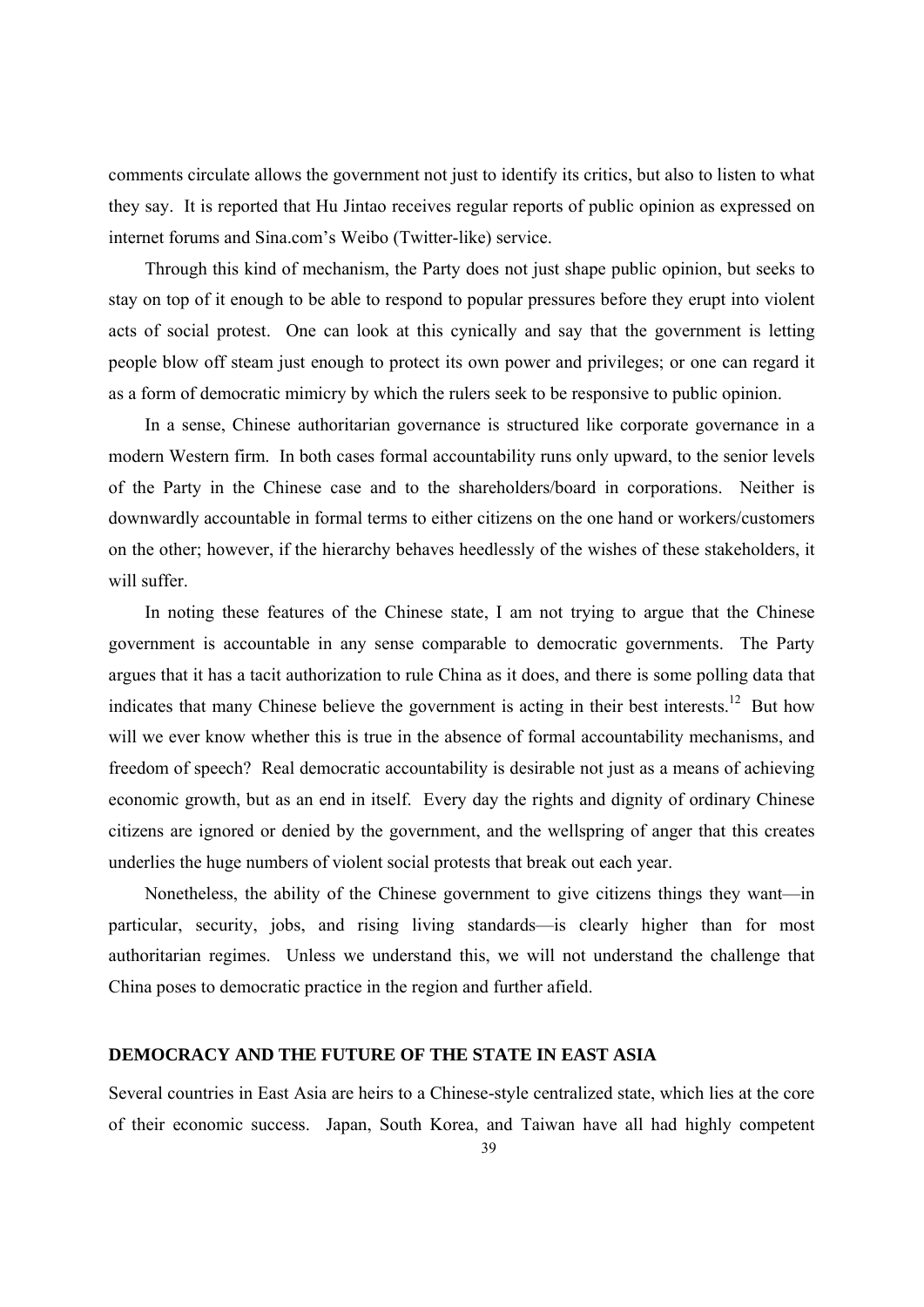developmental states that pursued ambitious industrial policies during their high-growth phases, and only later added rule of law and democratic institutions to them that served as checks on executive power. Instead of asking the typical question of how the democratic institutions will fare in and of themselves, I want to pose the question of how the presence or absence of rule of law and democratic institutions will affect the performance of the state in East Asia. I believe that this is a legitimate question for a conference devoted to East Asian democracy, since democracy will be judged in large measure on how it affects economic performance and other outcomes of state behavior.

The rule of law and democratic accountability are important to high-quality state performance. If governments are not rule-bound and predictable, if they do not protect property rights, then they will constitute obstacles to economic performance. And if they are not democratically accountable, there will be no way of removing bad leaders or giving them feedback on their performance. The Chinese government's recent refusal to permit public discussion of the causes of the high-speed rail accident does not bode well for the future of rail safety.

On the other hand, it is possible to have so many checks and balances in a democratic system that the costs of making decisions becomes excessive and the process bogs down. Obviously, the problem is more severe when institutional separation of powers is supplemented by what Cox and McCubbins call "separation of purpose," i.e., strong disagreements on policy issues within the electorate. An example of the former would be the reported inability of the national government in Japan to override a legal prohibition on the airdropping critical supplies by helicopter during the recent Fukushima Daiichi nuclear reactor crisis. Taiwan, South Korea, and Japan have all been suffering from what one might label a crisis of increasing separation of purpose over the years, as democratic politics has increasingly become polarized around parties which have been more interested in gaining tactical advantage than in making difficult decisions about national issues. This has led to stasis on important issues like economic reform in Japan or national defense in Taiwan.

An important empirical question that I have never seen systematically addressed is the impact of democracy on bureaucratic quality in East Asia. I noted earlier that East Asian democracies were built around strong states and relatively weak organized social actors. As time has gone on, this balance has been shifting rapidly. Powerful interest groups have emerged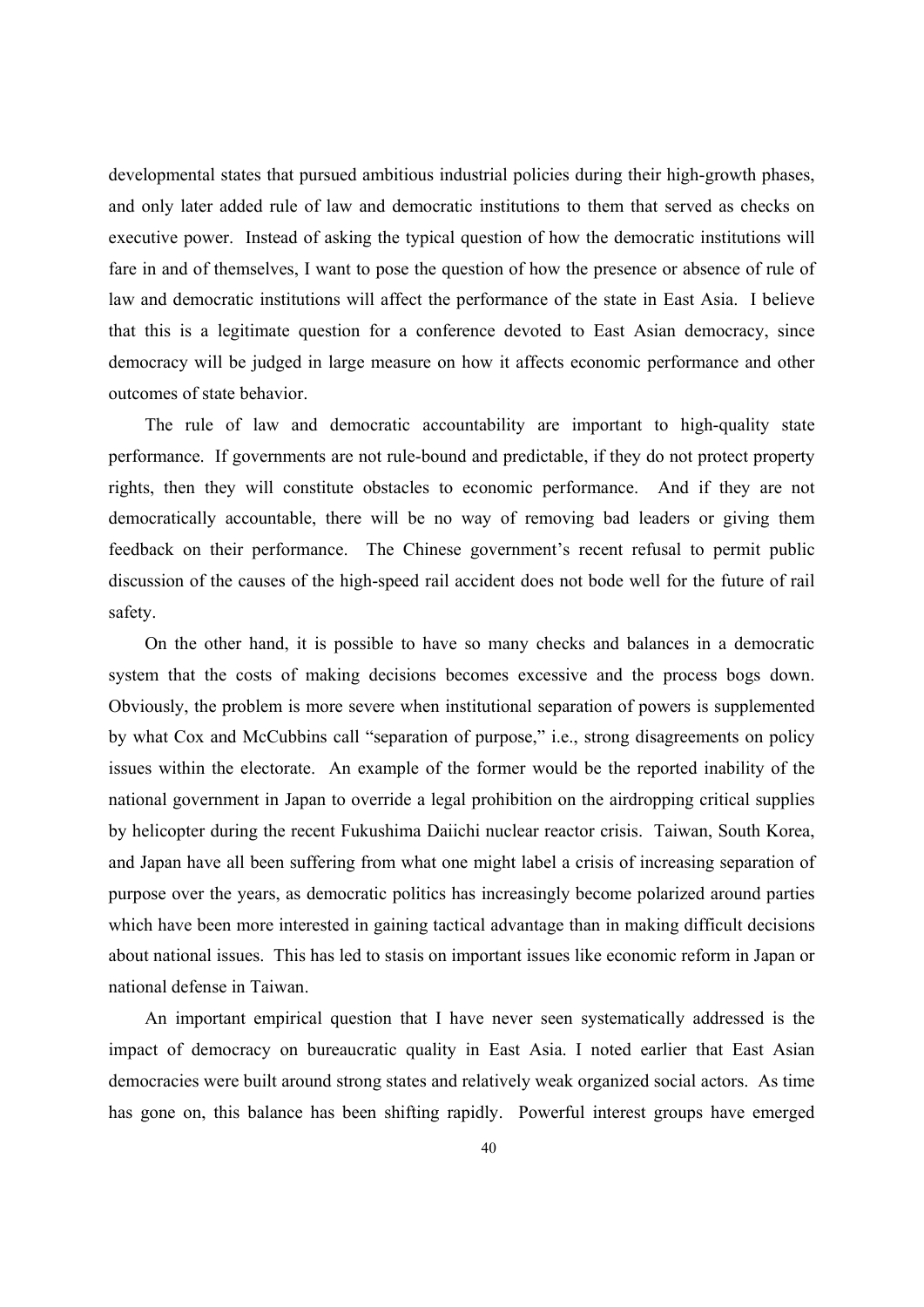which, as Mancur Olson once observed, tend to accumulate during long periods of peace and stability.<sup>13</sup> A common analysis of the Japanese inability to act on a variety of fronts from trade liberalization to agricultural modernization is the ability of relatively small interest groups to block significant reform. One of the hallmarks of classic postwar Asian governance was the state's ability to discipline private sector actors when necessary or, as Haggard and Levine put it, a lower propensity for rent-seeking and state capture when compared to other regions.<sup>14</sup> Anecdotally, it would seem that is less characteristic of East Asian democratic governments now than it was 40 years ago.

All countries in East Asia, whether democratic or authoritarian, will face certain large problems in the coming two decades that will test their political systems. It is worth speculating as to whether the region's authoritarian or a democratic system will be better able to handle them.

One issue concerns the shift out of an export-driven growth model, which all countries in the region employed to a greater or lesser extent, to a more balanced system in which exports are supplemented by strong domestic demand. Raghuram Rajan has pointed out that the Japanese effort to do this has been a notable failure: though Japanese leaders have recognized the need to move towards a domestic demand-based system since at least the time of the Plaza Accord in the 1980s, relatively little progress has been made in increasing levels of consumption or reducing the productivity gap between export oriented industries and the rest of the economy.<sup>15</sup> The reasons for this are at least partly political: the stimulus efforts undertaken since the bursting of the bubble in the early 1990s have been highly inefficient, being directed towards interest-group driven infrastructure projects that yielded little in terms of increased productivity while putting Japan on a fiscally unsustainable path.

Will authoritarian China be able to do better in this regard? The Chinese government has recognized the need to stimulate domestic demand for some years now and has committed substantial sums towards development of poorer inland areas. At this point we simply don't know enough about the efficiency of those investments to say whether they will have the desired long-term effect. There are clearly interest groups that have an impact on Chinese decisionmaking, if for no other reason than the fact that many Chinese officials have gotten rich as a result of collaboration with a variety of developers, industrialists, and the like. Is the Chinese authoritarian system strong enough that it can actually resist the blandishments of coastal export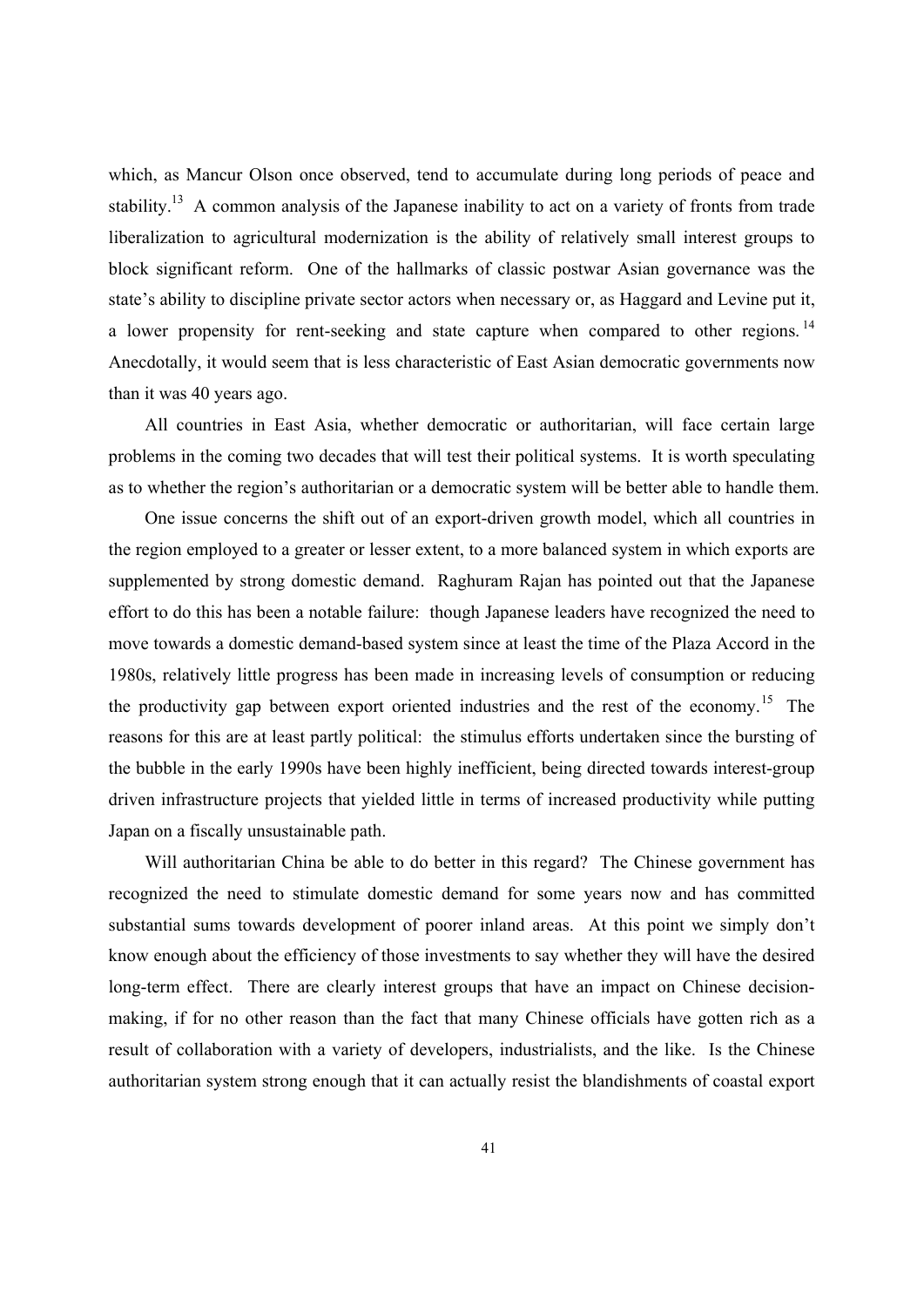interests, or has it already been captured? This is an empirical question whose answer is not currently clear.

A second important long-term issue concerns the necessary renegotiation of the social contract as a result of falling birthrates and increased longevity. As is well known, Japan has been a leader in this regard, but all states in East Asia, democratic or authoritarian, will suffer the same fate during the first half of the twenty-first century. China's birth rates have not fallen as dramatically as those of Japan, Korea, Taiwan, or Singapore, but even with a lifting of the onechild policy it will start down this road with perhaps a 15 year delay. Increasing dependency ratios will entail a number of painful decisions including higher taxes on the smaller future cohorts of workers; cuts in pension and health care benefits; higher retirement ages; and possibly the rationing of medical procedures.

As is clear from the mounting fiscal woes of virtually all developed democracies, these are not decisions that they make easily or well. Superficially, it would appear obvious that an authoritarian system would have an easier time forcing painful tradeoffs on a population that had no formal means of protesting. But here we get to one of the great advantages of a democratic system based on consent of the governed: precisely because democratic systems consult and require the consent of more social actors, decisions once taken enjoy much greater support. In Cox-McCubbins terms, they trade off decisiveness for resoluteness. While an authoritarian system like China's may force unpopular decisions on an unwilling populace, it risks generating a social explosion in response when the sacrifices are as draconian as the ones envisioned here.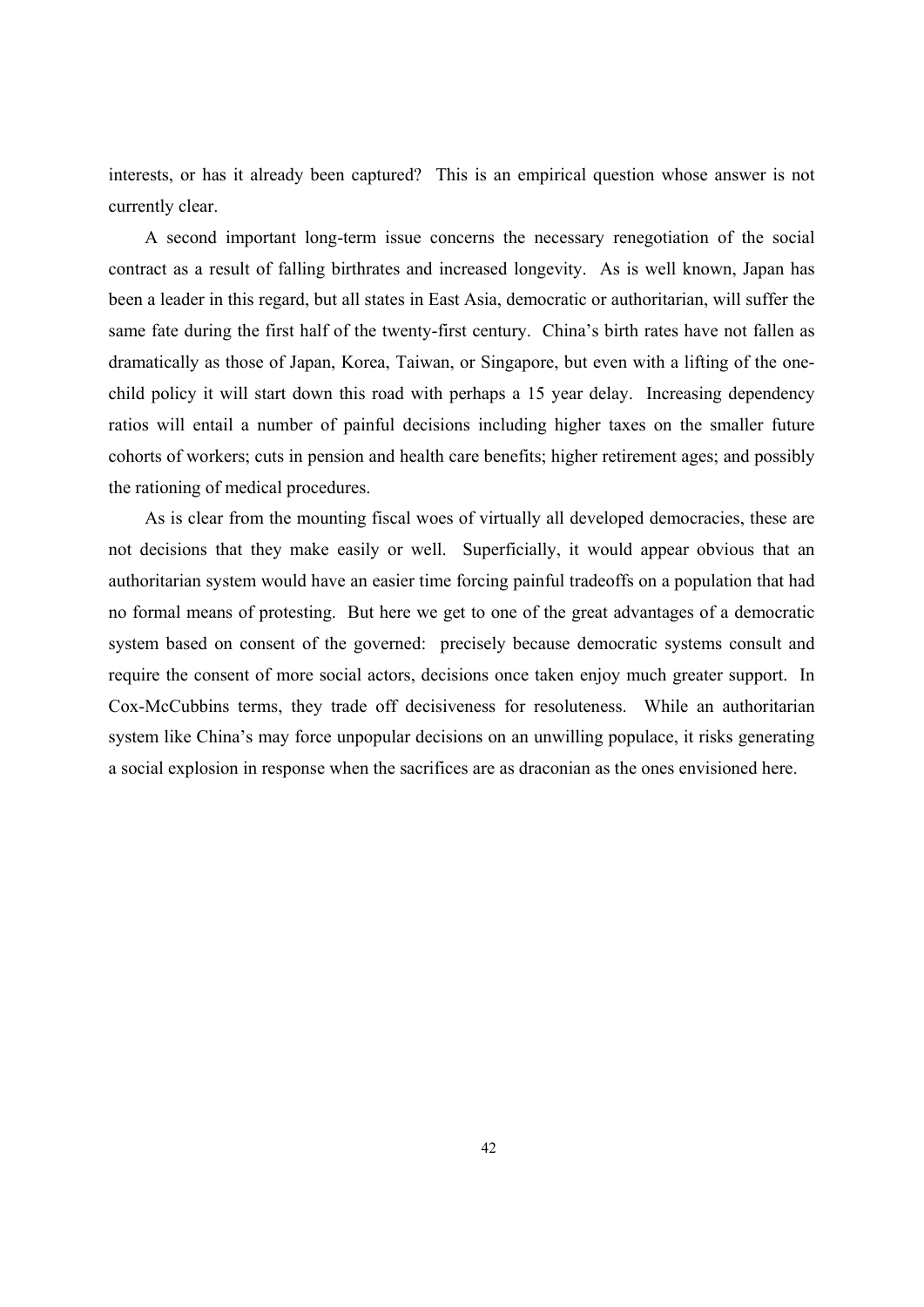# **NOTES**

 <sup>1</sup> Francis Fukuyama, *The Origins of Political Order: From Prehuman Times to the French Revolution* (New York: Farrar, Straus and Giroux, 2011).

2 Barrington Jr. Moore, *Social Origins of Dictatorship and Democracy* (Boston: Beacon Press, 1966).

<sup>3</sup> See, inter alia, Gerald L. Curtis, *The Logic of Japanese Politics: Leaders, Institutions, and the Limits of Change* (New York: Columbia University Press, 2000).

4 On the economic side, see Torsten Persson and Guido Tabellini, *The Economic Effects of Constitutions* (Cambridge, MA: MIT Press, 2003).

5 Steven Levitsky and Lucan A. Way, "The Rise of Competitive Authoritarianism," *Journal of Democracy* 13(2), 2002: 51-65; Andreas Schedler, *Electoral Authoritarianism: The Dynamics of Unfree Competition* (Boulder, CO: Lynne Riener, 2006); and Schedler, "The Menu of Manipulation," *Journal of Democracy* 13(2), 2002: 36-50.

6 This distinction was originally made in Carl J. Friedrich and Zbigniew Brzezinski, *Totalitarian Dictatorship and Autocracy, 2nd ed.* (Cambridge: Harvard University Press, 1965).One of the more comprehensive efforts to characterize such states is Juan J. Linz, *Totalitarian and Authoritarian Regimes* (Boulder, CO: Lynne Rienner Publishers, 2000).

 $7$  For a critique of the Worldwide Governance Indicators, see Melissa Thomas.

<sup>8</sup> Aristotle, *Politics* III.v.1. Marc Plattner has described this taxonomy in a presentation to the Draper Hills Summer Fellows, Stanford, 2011.

<sup>9</sup> For some examples of how constrained Chinese emperors were in the Ming Dynasty, see Ray Huang, *1587, a Year of No Significance: the Ming Dynasty in Decline* (New Haven, CT: Yale University Press, 1981).

<sup>10</sup> http://transparency.org/policy\_research/surveys\_indices/cpi/2010/results

11 See *The Origins of Political Order*, chapter 21.

<sup>12</sup> See Tianjian Shi, "China: Democratic Values Supporting an Authoritarian System," in Yun-han Chu et al., ed., *How East Asians View Democracy* (New York: Columbia University Press, 2008).

<sup>13</sup> See Mancur Olson, *The Rise and Decline of Nations* (New Haven, CT: Yale University Press, 1982).